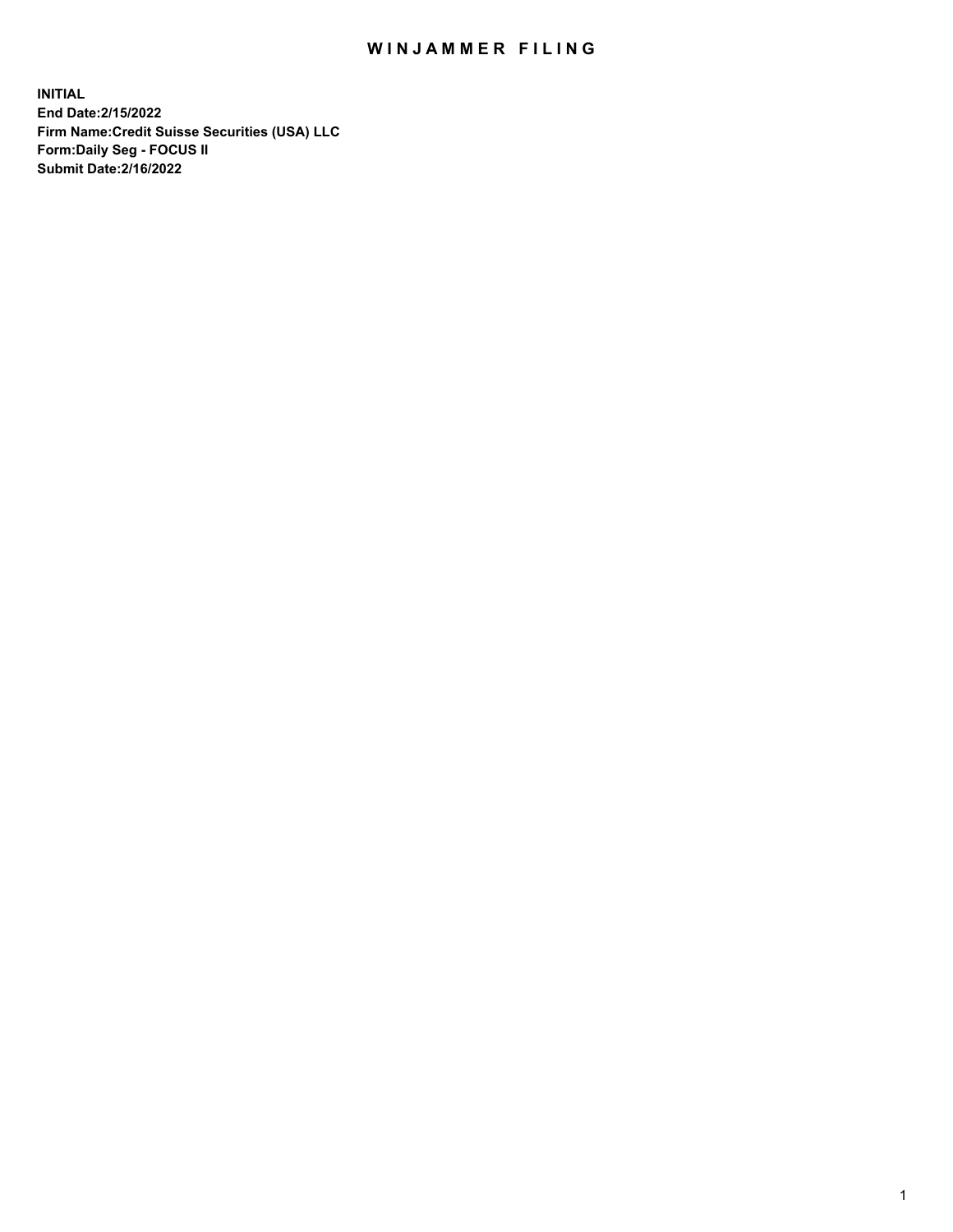**INITIAL End Date:2/15/2022** 

## **Firm Name:Credit Suisse Securities (USA) LLC Form:Daily Seg - FOCUS II Submit Date:2/16/2022**

## **Daily Segregation - Cover Page**

| <u>LLC</u><br><b>Contact Name</b><br><b>Alexander Baptiste</b><br><b>Contact Phone Number</b><br>919-994-6223<br><b>Contact Email Address</b><br>alexander.baptiste@credit-suiss<br>e.com<br>FCM's Customer Segregated Funds Residual Interest Target (choose one):<br>a. Minimum dollar amount: ; or<br>$\frac{0}{5}$<br>b. Minimum percentage of customer segregated funds required:% ; or<br>$\underline{0} \underline{0}$<br>c. Dollar amount range between: and; or<br>d. Percentage range of customer segregated funds required between:% and%.<br>00<br>FCM's Customer Secured Amount Funds Residual Interest Target (choose one):<br>a. Minimum dollar amount: ; or<br>$\frac{0}{5}$<br>b. Minimum percentage of customer secured funds required:%; or<br>c. Dollar amount range between: and; or<br>0 <sub>0</sub><br>d. Percentage range of customer secured funds required between:% and%.<br>0 <sub>0</sub> | Name of Company | <b>Credit Suisse Securities (USA)</b> |
|-------------------------------------------------------------------------------------------------------------------------------------------------------------------------------------------------------------------------------------------------------------------------------------------------------------------------------------------------------------------------------------------------------------------------------------------------------------------------------------------------------------------------------------------------------------------------------------------------------------------------------------------------------------------------------------------------------------------------------------------------------------------------------------------------------------------------------------------------------------------------------------------------------------------------|-----------------|---------------------------------------|
|                                                                                                                                                                                                                                                                                                                                                                                                                                                                                                                                                                                                                                                                                                                                                                                                                                                                                                                         |                 |                                       |
|                                                                                                                                                                                                                                                                                                                                                                                                                                                                                                                                                                                                                                                                                                                                                                                                                                                                                                                         |                 |                                       |
|                                                                                                                                                                                                                                                                                                                                                                                                                                                                                                                                                                                                                                                                                                                                                                                                                                                                                                                         |                 |                                       |
|                                                                                                                                                                                                                                                                                                                                                                                                                                                                                                                                                                                                                                                                                                                                                                                                                                                                                                                         |                 |                                       |
|                                                                                                                                                                                                                                                                                                                                                                                                                                                                                                                                                                                                                                                                                                                                                                                                                                                                                                                         |                 |                                       |
|                                                                                                                                                                                                                                                                                                                                                                                                                                                                                                                                                                                                                                                                                                                                                                                                                                                                                                                         |                 |                                       |
|                                                                                                                                                                                                                                                                                                                                                                                                                                                                                                                                                                                                                                                                                                                                                                                                                                                                                                                         |                 |                                       |
|                                                                                                                                                                                                                                                                                                                                                                                                                                                                                                                                                                                                                                                                                                                                                                                                                                                                                                                         |                 |                                       |
|                                                                                                                                                                                                                                                                                                                                                                                                                                                                                                                                                                                                                                                                                                                                                                                                                                                                                                                         |                 |                                       |
|                                                                                                                                                                                                                                                                                                                                                                                                                                                                                                                                                                                                                                                                                                                                                                                                                                                                                                                         |                 |                                       |
|                                                                                                                                                                                                                                                                                                                                                                                                                                                                                                                                                                                                                                                                                                                                                                                                                                                                                                                         |                 |                                       |
|                                                                                                                                                                                                                                                                                                                                                                                                                                                                                                                                                                                                                                                                                                                                                                                                                                                                                                                         |                 |                                       |
|                                                                                                                                                                                                                                                                                                                                                                                                                                                                                                                                                                                                                                                                                                                                                                                                                                                                                                                         |                 |                                       |
|                                                                                                                                                                                                                                                                                                                                                                                                                                                                                                                                                                                                                                                                                                                                                                                                                                                                                                                         |                 |                                       |
|                                                                                                                                                                                                                                                                                                                                                                                                                                                                                                                                                                                                                                                                                                                                                                                                                                                                                                                         |                 |                                       |
|                                                                                                                                                                                                                                                                                                                                                                                                                                                                                                                                                                                                                                                                                                                                                                                                                                                                                                                         |                 |                                       |
|                                                                                                                                                                                                                                                                                                                                                                                                                                                                                                                                                                                                                                                                                                                                                                                                                                                                                                                         |                 |                                       |
|                                                                                                                                                                                                                                                                                                                                                                                                                                                                                                                                                                                                                                                                                                                                                                                                                                                                                                                         |                 |                                       |
| FCM's Cleared Swaps Customer Collateral Residual Interest Target (choose one):                                                                                                                                                                                                                                                                                                                                                                                                                                                                                                                                                                                                                                                                                                                                                                                                                                          |                 |                                       |
| a. Minimum dollar amount: ; or<br><u>0</u>                                                                                                                                                                                                                                                                                                                                                                                                                                                                                                                                                                                                                                                                                                                                                                                                                                                                              |                 |                                       |
| $\overline{5}$<br>b. Minimum percentage of cleared swaps customer collateral required:% ; or                                                                                                                                                                                                                                                                                                                                                                                                                                                                                                                                                                                                                                                                                                                                                                                                                            |                 |                                       |
| c. Dollar amount range between: and; or<br>$\underline{0}$ $\underline{0}$                                                                                                                                                                                                                                                                                                                                                                                                                                                                                                                                                                                                                                                                                                                                                                                                                                              |                 |                                       |
| d. Percentage range of cleared swaps customer collateral required between:% and%.<br>0 <sub>0</sub>                                                                                                                                                                                                                                                                                                                                                                                                                                                                                                                                                                                                                                                                                                                                                                                                                     |                 |                                       |

Attach supporting documents CH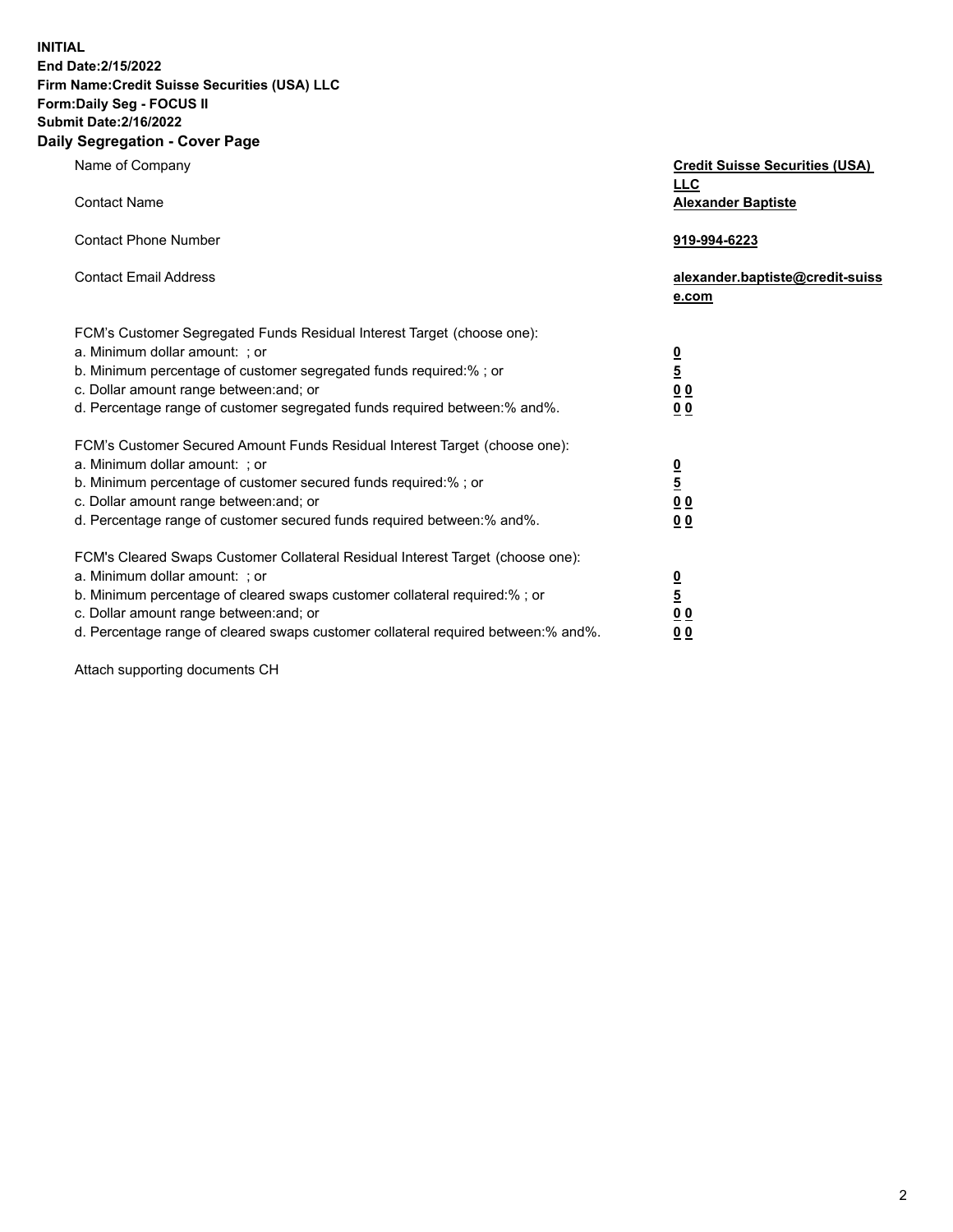**INITIAL End Date:2/15/2022 Firm Name:Credit Suisse Securities (USA) LLC Form:Daily Seg - FOCUS II Submit Date:2/16/2022** 

## **Daily Segregation - Secured Amounts**

|     | Foreign Futures and Foreign Options Secured Amounts                                         |                                                     |
|-----|---------------------------------------------------------------------------------------------|-----------------------------------------------------|
|     | Amount required to be set aside pursuant to law, rule or regulation of a foreign            | $0$ [7305]                                          |
|     | government or a rule of a self-regulatory organization authorized thereunder                |                                                     |
| 1.  | Net ledger balance - Foreign Futures and Foreign Option Trading - All Customers             |                                                     |
|     | A. Cash                                                                                     | 4,278,961,421 [7315]                                |
|     | B. Securities (at market)                                                                   | 739,623,012 [7317]                                  |
| 2.  | Net unrealized profit (loss) in open futures contracts traded on a foreign board of trade   | $-2,411,204,313$ [7325]                             |
| 3.  | Exchange traded options                                                                     |                                                     |
|     | a. Market value of open option contracts purchased on a foreign board of trade              | 7,944,077 [7335]                                    |
|     | b. Market value of open contracts granted (sold) on a foreign board of trade                | -1,269,266 [7337]                                   |
| 4.  | Net equity (deficit) (add lines 1. 2. and 3.)                                               | 2,614,054,931 [7345]                                |
| 5.  | Account liquidating to a deficit and account with a debit balances - gross amount           | 327,624,303 [7351]                                  |
|     | Less: amount offset by customer owned securities                                            | -327,617,787 [7352]6,516 [7354]                     |
| 6.  | Amount required to be set aside as the secured amount - Net Liquidating Equity              | 2,614,061,447 [7355]                                |
| 7.  | Method (add lines 4 and 5)                                                                  |                                                     |
|     | Greater of amount required to be set aside pursuant to foreign jurisdiction (above) or line | 2,614,061,446 [7360]                                |
|     | 6.<br>FUNDS DEPOSITED IN SEPARATE REGULATION 30.7 ACCOUNTS                                  |                                                     |
| 1.  | Cash in banks                                                                               |                                                     |
|     | A. Banks located in the United States                                                       |                                                     |
|     | B. Other banks qualified under Regulation 30.7                                              | 168,569,488 [7500]<br>195,227,658 [7520]363,797,146 |
|     |                                                                                             | [7530]                                              |
| 2.  | Securities                                                                                  |                                                     |
|     | A. In safekeeping with banks located in the United States                                   | 739,623,012 [7540]                                  |
|     | B. In safekeeping with other banks qualified under Regulation 30.7                          | 0 [7560]739,623,012 [7570]                          |
| 3.  | Equities with registered futures commission merchants                                       |                                                     |
|     | A. Cash                                                                                     | $0$ [7580]                                          |
|     | <b>B.</b> Securities                                                                        | $0$ [7590]                                          |
|     | C. Unrealized gain (loss) on open futures contracts                                         | $0$ [7600]                                          |
|     | D. Value of long option contracts                                                           | $0$ [7610]                                          |
|     | E. Value of short option contracts                                                          | 0 [7615]0 [7620]                                    |
| 4.  | Amounts held by clearing organizations of foreign boards of trade                           |                                                     |
|     | A. Cash                                                                                     | 0 [7640]                                            |
|     | <b>B.</b> Securities                                                                        | $0$ [7650]                                          |
|     | C. Amount due to (from) clearing organization - daily variation                             | $0$ [7660]                                          |
|     | D. Value of long option contracts                                                           | $0$ [7670]                                          |
|     | E. Value of short option contracts                                                          | 0 [7675]0 [7680]                                    |
| 5.  | Amounts held by members of foreign boards of trade                                          |                                                     |
|     | A. Cash                                                                                     | 4,944,800,527 [7700]                                |
|     | <b>B.</b> Securities                                                                        | $0$ [7710]                                          |
|     | C. Unrealized gain (loss) on open futures contracts                                         | $-2,510,131,097$ [7720]                             |
|     | D. Value of long option contracts                                                           | 7,944,077 [7730]                                    |
|     | E. Value of short option contracts                                                          | -1,269,266 [7735]2,441,344,241                      |
|     |                                                                                             | [7740]                                              |
| 6.  | Amounts with other depositories designated by a foreign board of trade                      | $0$ [7760]                                          |
| 7.  | Segregated funds on hand                                                                    | $0$ [7765]                                          |
| 8.  | Total funds in separate section 30.7 accounts                                               | 3,544,764,399 [7770]                                |
| 9.  | Excess (deficiency) Set Aside for Secured Amount (subtract line 7 Secured Statement         | 930,702,953 [7380]                                  |
|     | Page 1 from Line 8)                                                                         |                                                     |
| 10. | Management Target Amount for Excess funds in separate section 30.7 accounts                 | 130,703,072 [7780]                                  |
| 11. | Excess (deficiency) funds in separate 30.7 accounts over (under) Management Target          | 799,999,881 [7785]                                  |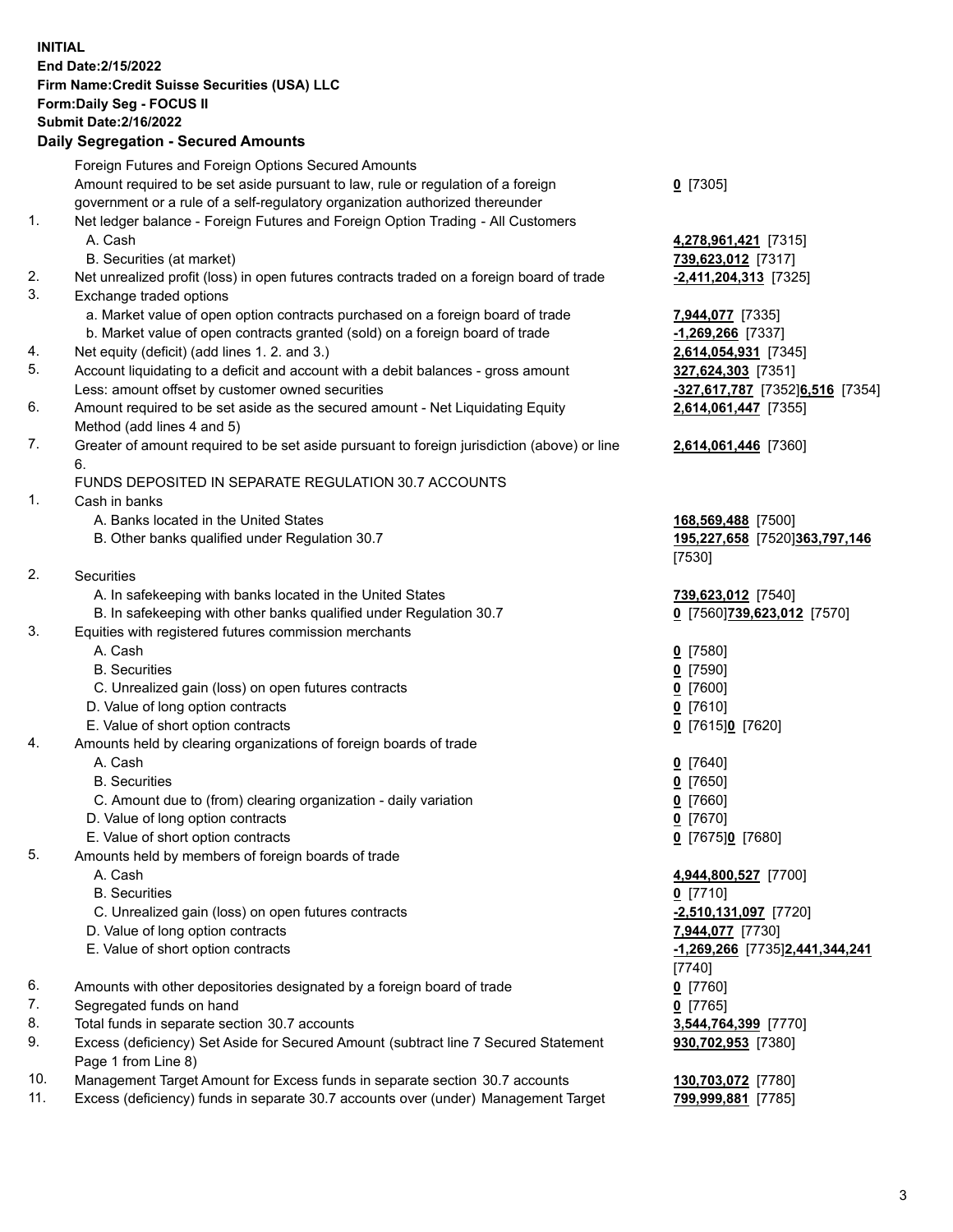15. Management Target Amount for Excess funds in segregation **106,586,982** [7194] 16. Excess (deficiency) funds in segregation over (under) Management Target Amount **79,334,284** [7198] **INITIAL End Date:2/15/2022 Firm Name:Credit Suisse Securities (USA) LLC Form:Daily Seg - FOCUS II Submit Date:2/16/2022 Daily Segregation - Segregation Statement**  SEGREGATION REQUIREMENTS(Section 4d(2) of the CEAct) 1. Net ledger balance A. Cash **1,591,918,678** [7010] B. Securities (at market) **776,103,749** [7020] 2. Net unrealized profit (loss) in open futures contracts traded on a contract market **-268,565,156** [7030] 3. Exchange traded options A. Add market value of open option contracts purchased on a contract market **103,779,865** [7032] B. Deduct market value of open option contracts granted (sold) on a contract market **-71,522,358** [7033] 4. Net equity (deficit) (add lines 1, 2 and 3) **2,131,714,778** [7040] 5. Accounts liquidating to a deficit and accounts with debit balances - gross amount **69,463,150** [7045] Less: amount offset by customer securities **-69,438,283** [7047] **24,867** [7050] 6. Amount required to be segregated (add lines 4 and 5) **2,131,739,645** [7060] FUNDS IN SEGREGATED ACCOUNTS 7. Deposited in segregated funds bank accounts A. Cash **454,408,105** [7070] B. Securities representing investments of customers' funds (at market) **0** [7080] C. Securities held for particular customers or option customers in lieu of cash (at **623,847,981** [7090] market) 8. Margins on deposit with derivatives clearing organizations of contract markets A. Cash **1,070,079,004** [7100] B. Securities representing investments of customers' funds (at market) **0** [7110] C. Securities held for particular customers or option customers in lieu of cash (at **152,255,768** [7120] market) 9. Net settlement from (to) derivatives clearing organizations of contract markets **-15,351,304** [7130] 10. Exchange traded options A. Value of open long option contracts **103,779,865** [7132] B. Value of open short option contracts **-71,522,358** [7133] 11. Net equities with other FCMs A. Net liquidating equity **163,850** [7140] B. Securities representing investments of customers' funds (at market) **0** [7160] C. Securities held for particular customers or option customers in lieu of cash (at **0** [7170] market) 12. Segregated funds on hand **0** [7150] 13. Total amount in segregation (add lines 7 through 12) **2,317,660,911** [7180] 14. Excess (deficiency) funds in segregation (subtract line 6 from line 13) **185,921,266** [7190]

Excess